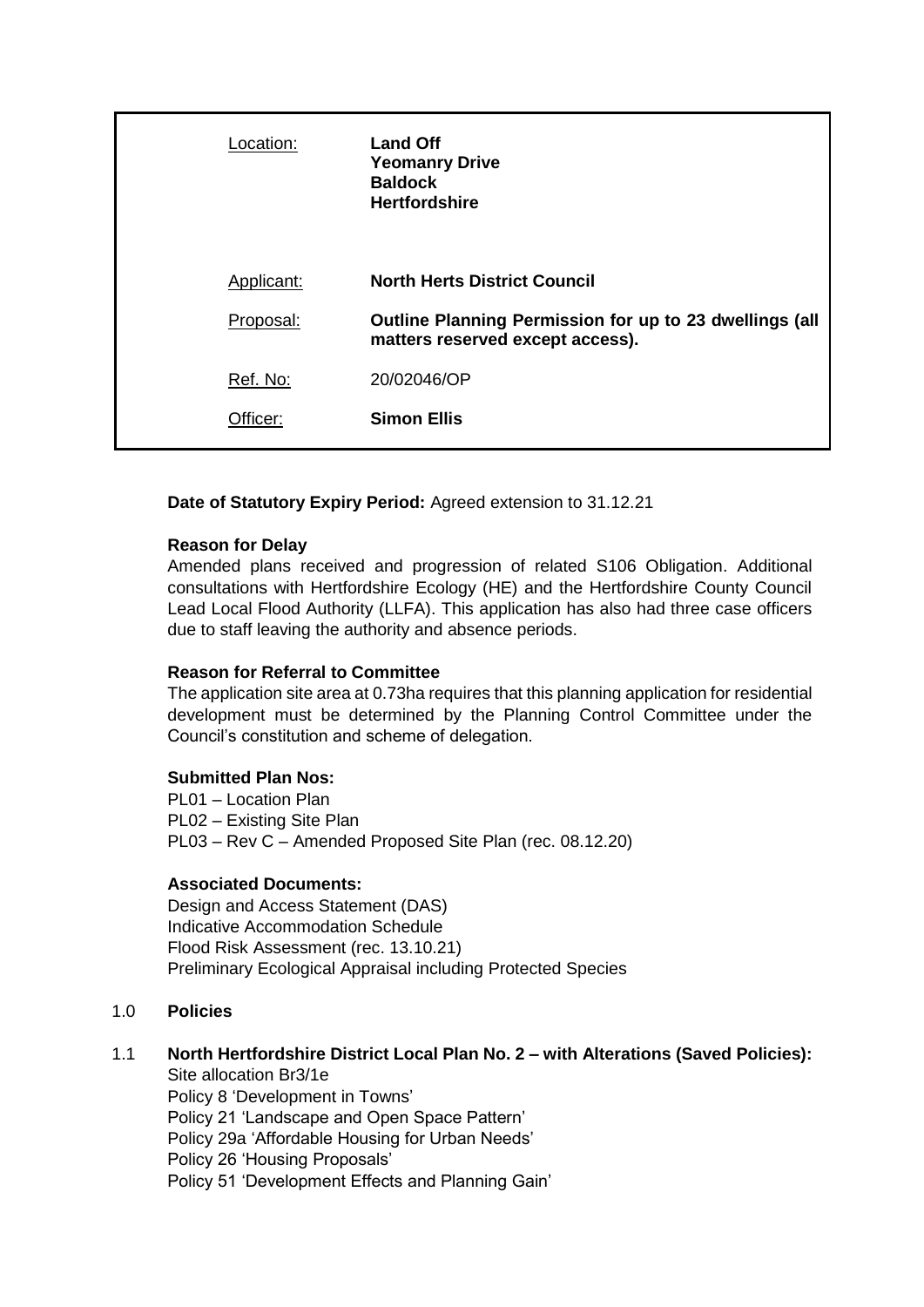Policy 55 'Car Parking Standards' Policy 57 'Residential Guidelines and Standards'

## 1.2 **National Planning Policy Framework (NPPF) (July 2021):**

In total but in particular: Section 2 'Achieving Sustainable Development' Section 4 'Decision Making' Section 5 'Delivering a Sufficient Supply of New Homes' Section 8 'Promoting Healthy and Safe Communities' Section 11 'Making Effective Use of Land' Section 12 'Achieving Well Designed Places' Section 14 'Meeting the Challenge of Climate Change, Flooding and Coastal Change' Section 15 'Preserving and Enhancing the Natural Environment'

# 1.3 **Supplementary Planning Documents:**

Vehicle Parking Provision at New Development (SPD – 2011) Design SPD Planning Obligations SPD (November 2006)

#### 1.4 **Submission Local Plan (2011-2031) (with Modifications): Section 2 – Strategic Policies**

- SP1 Sustainable development in North Hertfordshire;
- SP2 Settlement Hierarchy;
- SP6 Sustainable Transport;
- SP8 Housing;
- SP9 Design and Sustainability;
- SP10 Healthy Communities;
- SP11 Natural resources and sustainability;
- SP12 Green infrastructure, biodiversity and landscape;
- SP13 Historic Environment.

#### **Section 3 – Development Management Policies**

BA5 – Proposed Site Allocation;

- T1 Assessment of transport matters;
- T2 Parking;
- HS3 Housing mix;
- HS5 Accessible and Adaptable Housing;
- D1 Sustainable design:
- D3 Protecting living conditions;
- NE1 Landscape;
- NE4 Protecting Open Space;
- NE5 New and improvement public open space and biodiversity;
- NE6 Designated biodiversity and geological sites;
- NE7 Reducing flood risk;
- NE8 Sustainable drainage systems;
- NE9 Water Quality and Environment;
- NE10 Water Framework Directive and Wastewater Infrastructure;
- NE11 Contaminated Land;
- HE4 -Archaeology.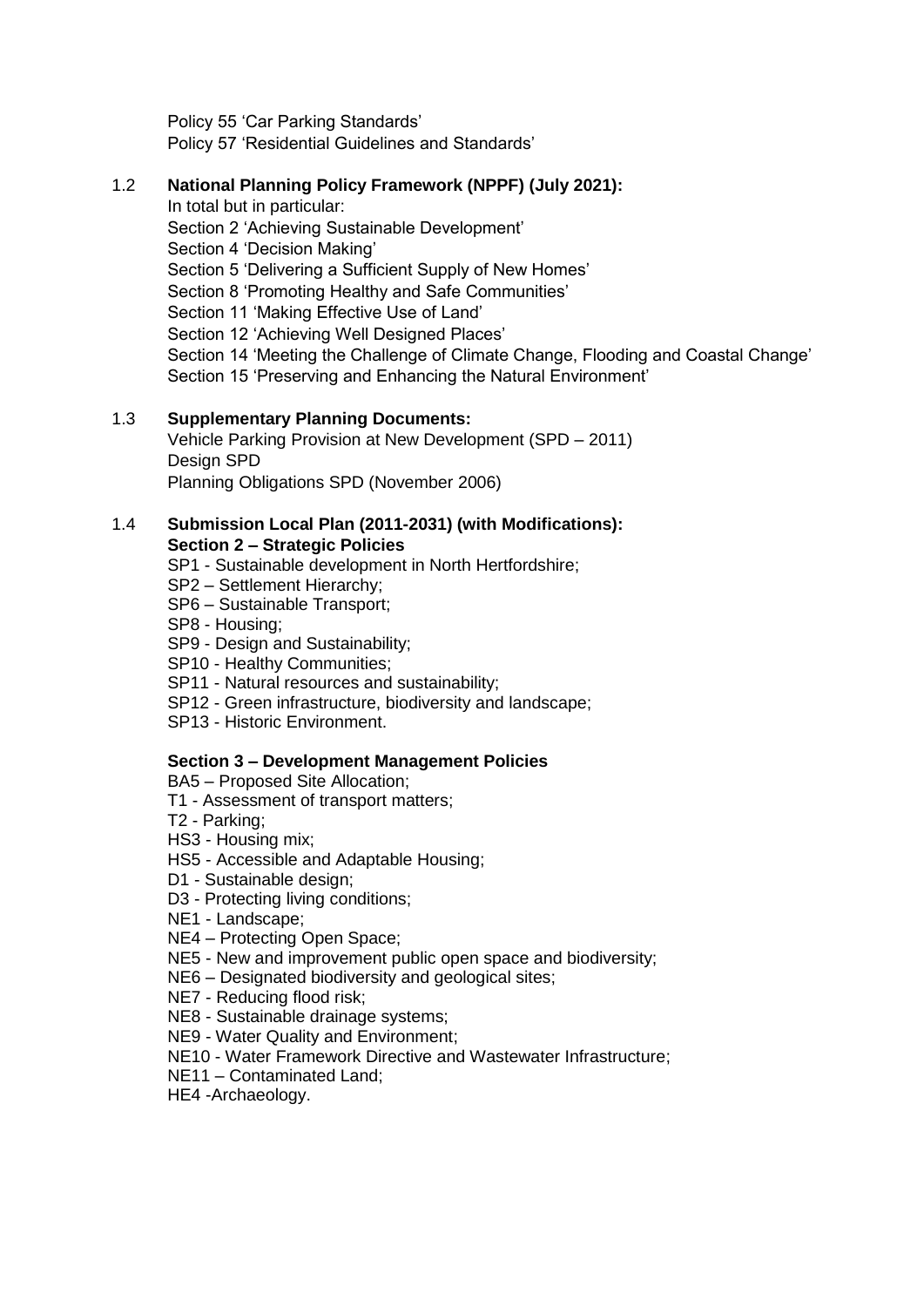#### 2.0 **Site Planning History**

2.1 Planning application no. 03/00883/1 for 24 dwellings refused (January 2004) and planning application no. 04/00087/1 for 24 dwellings was withdrawn (September 2005).

#### 3.0 **Representations:**

#### 3.1 **Technical and Statutory Consultees: Hertfordshire County Council (Highways):** No objection suggested conditions set out below **(see recommended condition nos. 8-11)**. Also require a £32,000 contribution towards DDA access improvements to public transport in the local area.

## 3.2 **Hertfordshire County Council (Growth and Infrastructure and Fire and Rescue):** Require the following elements on a S106 Obligation:

Primary Education – Expansion of Hartsfield Primary School, based on table equivalent to number of dwellings and tenure delivered through reserved matters approval;

Secondary Education – Expansion of Knights Templar School, based on table equivalent to number of dwellings and tenure delivered through reserved matters approval;

Library Services – Expansion of Baldock Library, based on table equivalent to number of dwellings and tenure delivered through reserved matters approval;

Youth Services – Improvements to Hitchin Young People's Centre, based on table equivalent to numbers of dwellings and tenure delivered through reserved matters approval;

Fire hydrant provision across the site.

#### 3.3 **Hertfordshire County Council (Lead Local Flood Authority):**

Objected twice to the original and amended version of the Flood Risk Assessment. Consulted on the latest version submitted on 13.10.21 and comments still awaited at time of writing. Any comments to be reported orally and any suggested conditions would be added. **(see recommended condition nos. 16+)**.

#### 3.4 **Hertfordshire County Council (Historic Environment – Archaeology):**

No objection in relation to setting of development and nearby scheduled monument but recognise archaeological finds would need to be investigated. Suggested condition **(see recommended condition no. 13)**.

#### 3.5 **Hertfordshire Constabulary:**

Commented in detail on the indicative layout. This is an outline planning application with matters of design and layout reserved. The advice set out can be applied to any application for the approval of reserved matters.

#### 3.6 **Hertfordshire County Council (Ecology):**

No objection but provide an off-site biodiversity net gain payment can be secured (to be based on appropriate calculator) which has been negotiated between officers, the applicant and the Council's Parks and Countryside Services Manager. Also require an additional reptile survey which can be secured through a condition. (**See below and recommended condition 12):**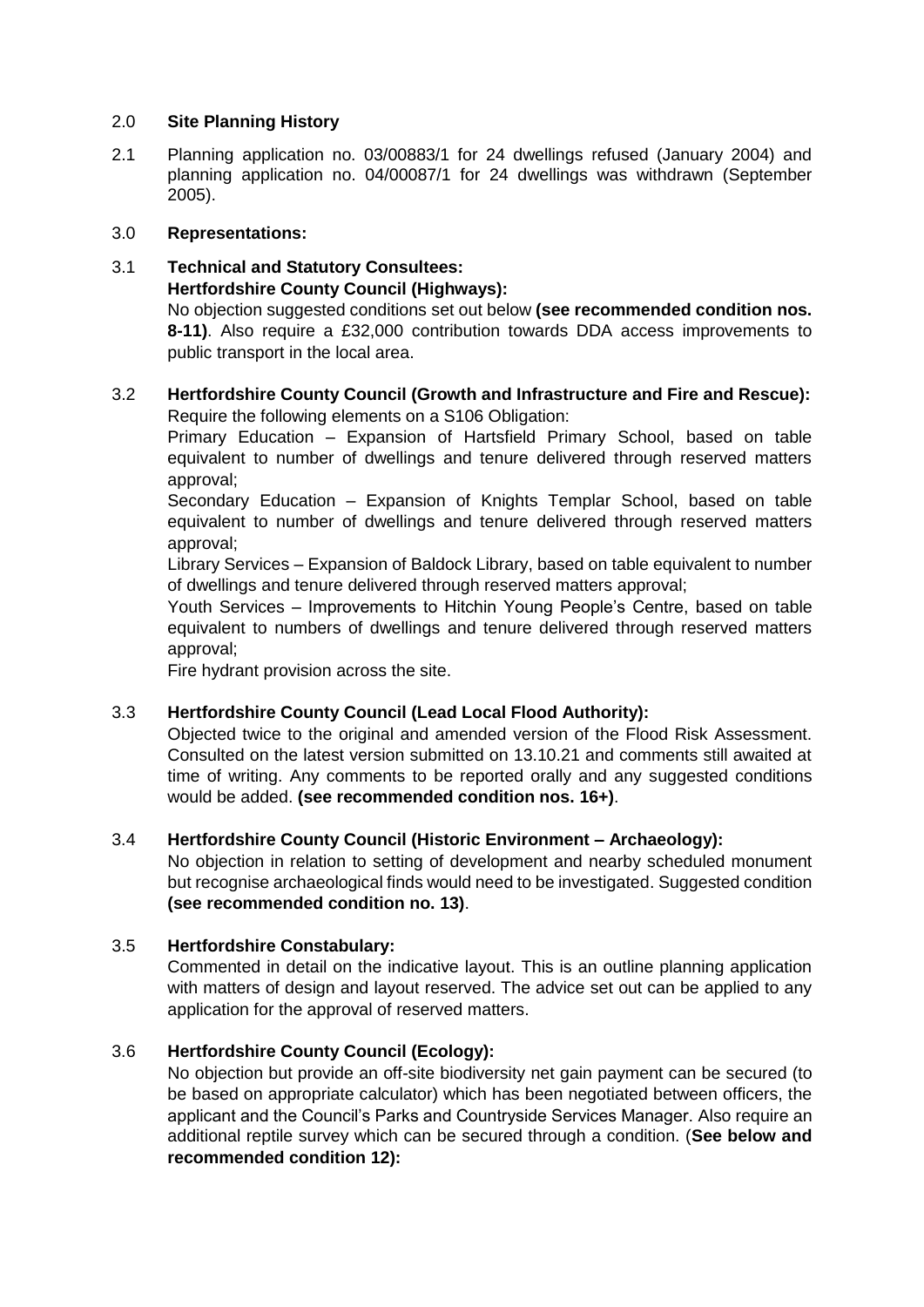#### 3.7 **Herts and Middlesex Wildlife Trust:**

The development must secure 10% net gain in biodiversity.

#### 3.8 **NHDC (Parks and Countryside):**

Requires off site biodiversity net gain payment of £5,000 towards improvement to grassland habitat elsewhere on the Clothall Estate. And a £25,000 payment towards improved play space at Bush Springs Play Area, Baldock (both payments agreed by applicant within associated S106 Obligation).

On associated loss of open space, notes that this site has always been identified as a development site and is therefore surplus to requirements in terms of overall green space management.

## 3.9 **Housing Supply Officer (NHDC):**

To achieve policy compliant 35% affordable housing on this site and to meet current identified needs, request as follows from this development proposal: 2 x 1 bedroom flats; 3 x 2 bedroom houses and 1 x 3 bedroom house all as affordable rented tenure. For shared ownership / intermediate tenure would accept 1 x 2 bedroom house and 1 2 x 3 bedroom houses (6 affordable rent and 3 other tenure as 9 total affordable units on site). This provision has been agreed in the associated S106 Obligation.

#### 3.10 **Environmental Protection – Air Quality (NHDC):**

Requests conditions and informatives to secure an appropriate provision of EV charging points across the site **(see recommended condition no. 15 and informatives).**

#### 3.11 **Environmental Protection – Contaminated Land (NHDC**):

Recommends conditions requiring notice and remediation of any contaminants found during construction on this low-risk site **(see recommended condition no. 14)**

#### 3.12 **Environmental Health – Noise (NHDC):**

Requires a condition seeking details of a construction management plan to avoid nuisance during the construction phase **(see recommended condition no. 11)**

#### 3.13 **Environment Agency:**

No comments received. Control of over contamination of controlled waters can be secured through the condition recommended by NHDC Environmental Protection **(see recommended condition 14)**. Surface water flood issues dealt with by LLFA. There are no issues relating to river catchments on this site.

#### 3.14 **Public Comments:**

Full details can be viewed on the Council's website and Members are advised to read comments posted on the website. However, a brief summary of views expressed is set out below:

- Impact on parking in the local area;
- Impact on traffic, harm to safety of children accessing Hartsfield School;
- Loss of amenity and well used public open space;
- This space has been used by the air ambulance, which would not be possible in the future if houses are built;
- Additional air pollution as result of increased traffic;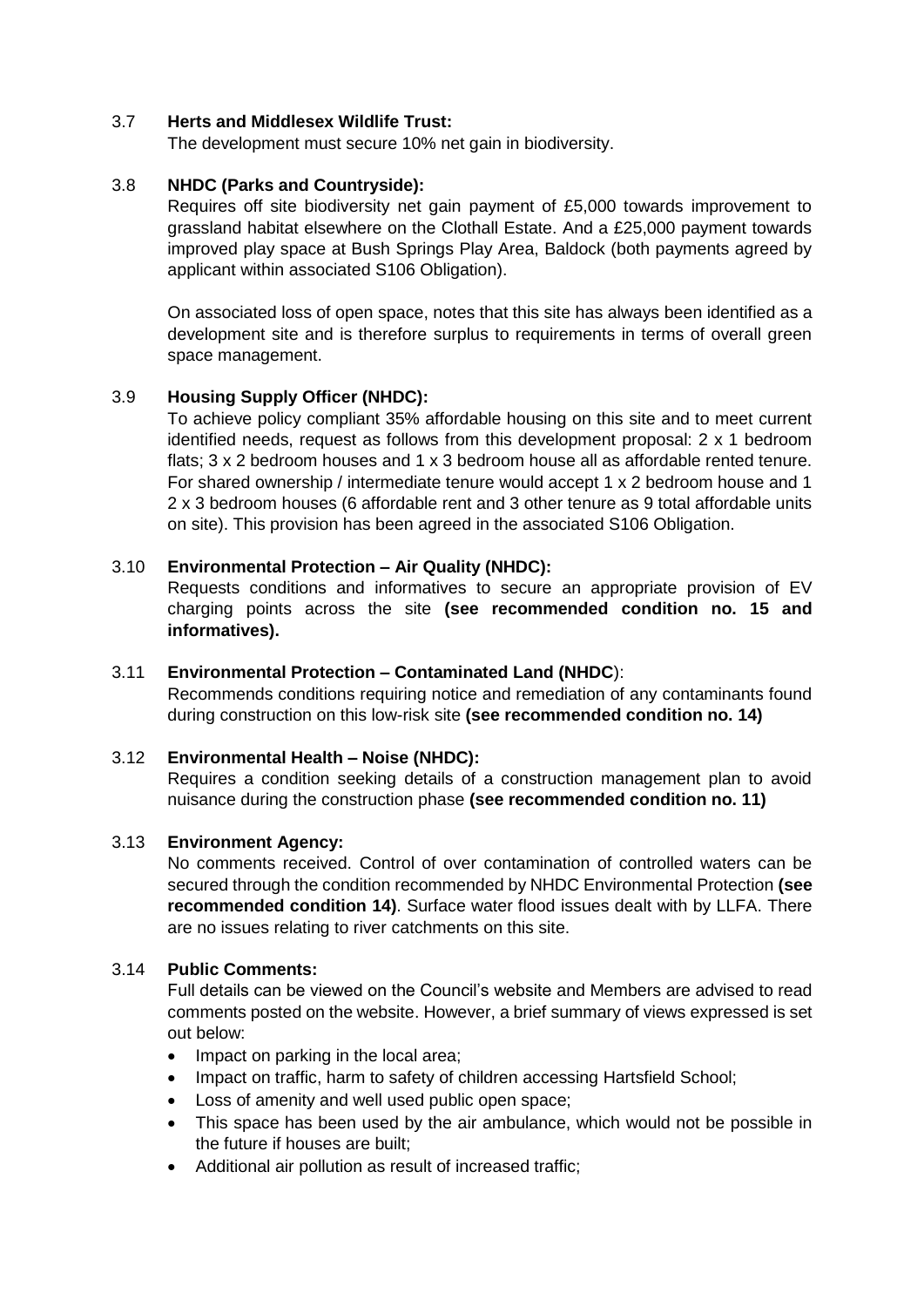- Site should be used as car park for the nearby school to reduce inconsiderate parking at school drop off and pick up times and reduce anti-social behaviour;
- Loss of wildlife on site as a result of this development, including wildflowers on chalk grassland;
- Must provide a footpath link within the scheme to footpath no. 36;
- Construction noise and disturbance must be kept to a minimum;

## 4.0 **Planning Considerations**

#### 4.1 **Site and Surroundings**

- 4.1.1 The application site includes an area of informal public open space located off the western side of Yeomanry Drive, Baldock. The site is part of a ribbon of open space that runs through the Clothall Common estate. The site is open to Yeomanry Drive and is bordered by a public footpath to the south and west and Hartsfield School beyond the footpath to the west. To the north is a tree belt that partly lies outside the planning application site and would therefore be retained. Part of this tree belt would however be located within the application site as is shown on the indicative layout plan identified as being retained also.
- 4.1.2 Clothall Common is a modern housing estate development dating from around the 1980s and Yeomanry Drive is the spine road running through the middle of the estate.

## 4.2 **The Proposals**

4.2.1 Outline planning permission is sought for the development of up to 23 houses with all matters reserved (appearance, landscape, layout and scale) for future consideration except means of vehicular access. The purpose of the indicative layout is to illustrate how a development of this quantum could be accommodated on this site. The access however is shown central to the area of open space, located off the western side of Yeomanry Drive. The access point would be fixed if Members were minded to grant outline planning permission for this development proposal.

#### 4.3 **Key Issues**

- 4.3.1 Taking account of the relevant development plan policies and other material considerations listed above, including the latest version of the NPPF and the emerging Local Plan (now at a very advanced stage of preparation) together with the representations also listed above I consider the main issues to be addressed in the determination of this planning application are as follows:
	- The principle of development on the site and the overall policy basis for any decision;
	- Whether the associated loss of open space is acceptable under Policy NE4 of the emerging Local Plan;
	- Whether the proposed quantum of development as shown in the indicative layout would be acceptable in relation to the character, appearance and living conditions of the surrounding area;
	- Whether sufficient and accessible car parking would be provided within the proposed development and that movement around the site would be safe and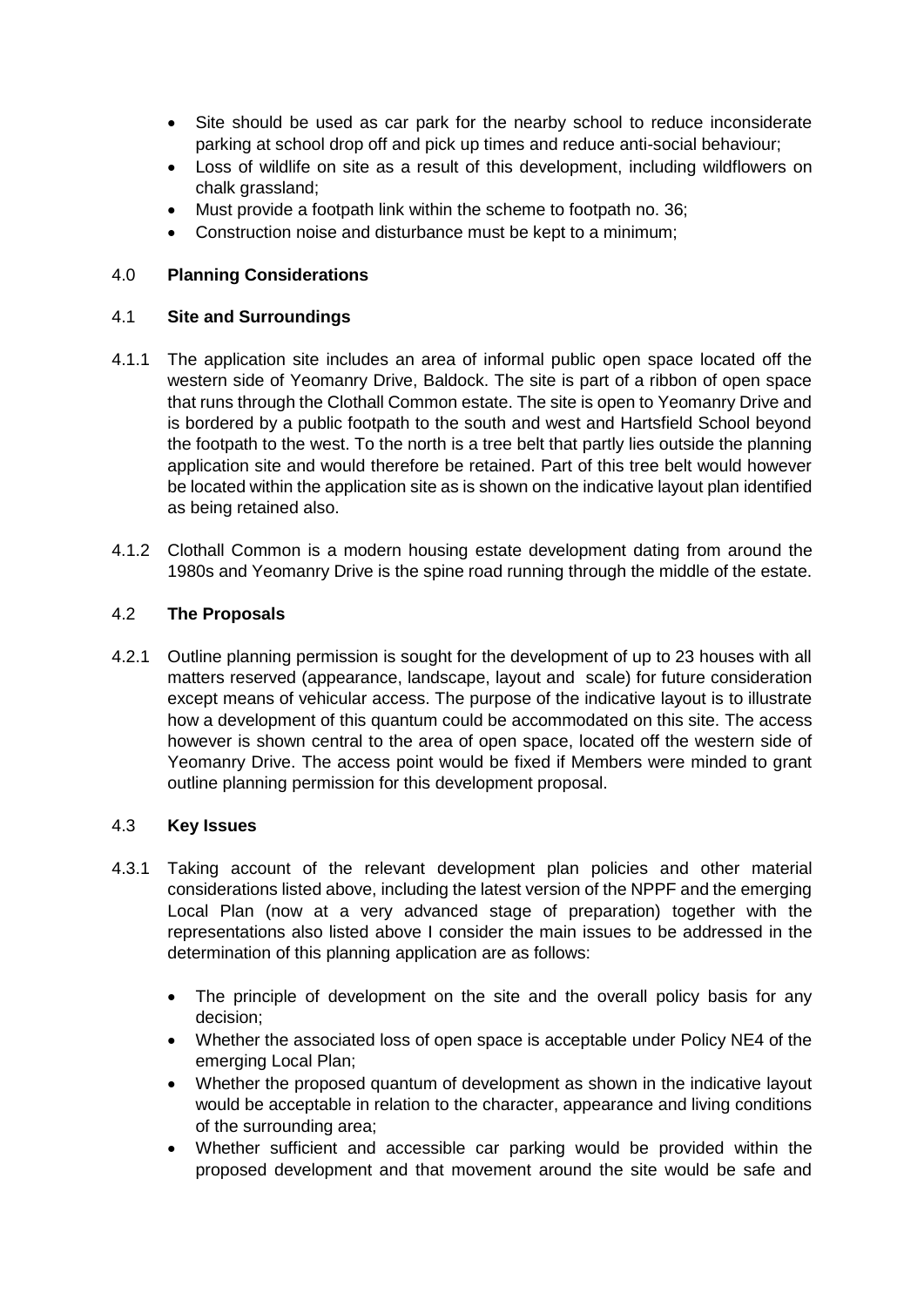convenient without unacceptably adding to congestion on the existing road network;

- Whether all other technical matters, such as biodiversity net gain and Sustainable Urban Drainage are addressed in line with the requirements of the various technical consultees;
- Whether any harm identified that would be caused by this development proposal would significantly and demonstrably outweigh the benefits of delivering new homes in the clear absence of a five-year land supply of deliverable housing sites in this District (latest published estimate of approx.1.5 year land supply - April 2021));
- Finally, it is necessary to consider the S106 Obligation that would be required if Members were minded to grant planning permission and whether the currently agreed draft S106 Obligation delivers all the necessary funding to services and other obligations such as affordable housing provision.

The following paragraphs address these broad issues and related detailed matters in this order before reaching conclusions on the planning balance and setting out a recommendation.

4.3.2 Principle of Housing and Policy Basis for the Decision

Addressing the Saved Policies of the North Hertfordshire District Local Plan No. 2 – with Alterations (adopted 1996) first; this site was allocated for housing (Br3/1e) in the Saved Local Plan. This allocation requires a high standard of design and layout that integrates with surrounding and retained landscape features. The tree belt part of which is within the application site to the north is located within the Policy 21 area, 'Landscape and Open Space Pattern'. The whole site is located within the urban area of Baldock, where Policy 8 'Development in Towns' applies. This allows for most forms of development in principle.

- 4.3.3 Within the Submission Local Plan (2011-2031 as modified in 2019 and 2021) the application site is again allocated for housing development, under site allocation Policy BA5. The criteria for site allocation Policy BA5 includes the need to effectively deal with waste-water through appropriate SUDs, ensuring archaeological assessments are appropriately dealt with respecting the setting of the nearby scheduled ancient monument and protecting the integrity footpath 36 on the south western and south eastern boundaries of the site. As the site is currently used as public open space any development on this land would also need to be assessed against Policy NE4 'Protecting Open Space' of the emerging Local Plan. This assessment is set out below under separate heading.
- 4.3.4 Paragraph 11 of the NPPF is of critical importance in setting out the presumption in favour of sustainable development, which for decision making reads as follows:

# **'[for housing development]**

**c) Approving development that accords with an up to date Development Plan without delay, or**

**d) where there are no relevant development plan policies, or the policies which are most relevant are out of date, granting permission, unless;**

**i) the application of policies within this Framework that protect areas of assets of particular importance provides a clear reason for refusing the development proposed; or**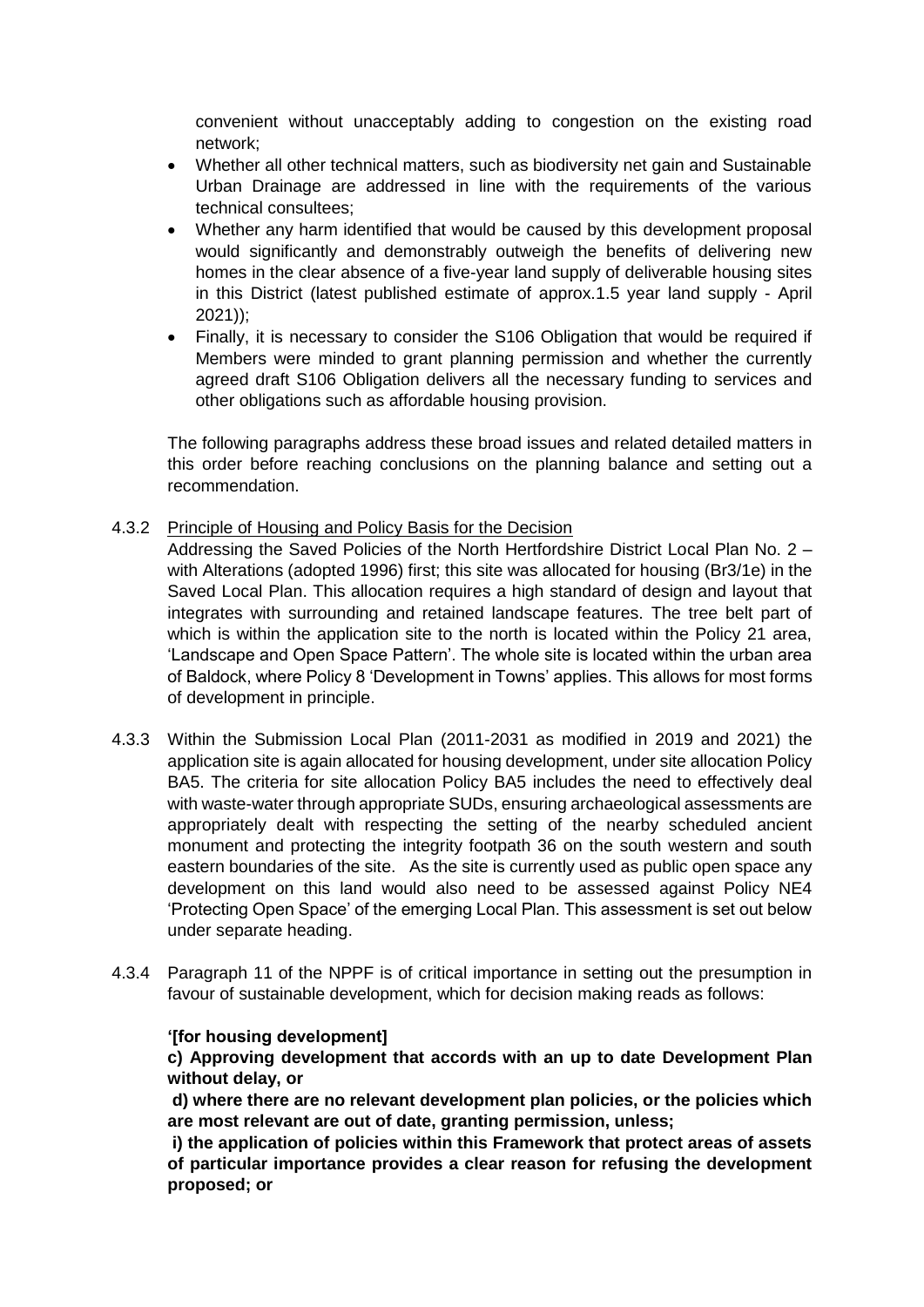## **ii) any adverse impacts would significantly and demonstrably outweigh the benefits, when assessed against the policies of this Framework when taken as a whole.'**

- 4.3.5 Addressing point c) first. The Council does not have an up-to-date Development Plan, (the saved Local Plan was adopted in 1996 and for the purposes of paragraph 11 it is out of date), although in this case development of this site accords with the Development Plan in that the site is allocated for housing. For point d), there are no policies in the Framework listed in the footnote to the paragraph 11, such as Green Belt, National Park, SSSI or heritage that indicate a refusal for development on this site in principle. Moreover, the Council currently has at best a 1.5 year land supply of deliverable housing sites (April 2021), down from 2.2 years in 2020 and is in fact one of the worst performing authorities for housing delivery in England.
- 4.3.6 On this basis any assessment of development on this site sits firmly within the test set out in the NPPF paragraph 11 (d) (ii). To refuse planning permission the Council must demonstrate with evidence that any harm identified as a result of the development would significantly and demonstrably outweigh the benefits when assessed against the policies of the Framework as a whole.

## 4.3.7 Loss of Open Space

Emerging Policy NE4 states that:

**'Planning permission will only be granted for any proposed loss of open space provided that a) it can be demonstrated that the open space is surplus to requirements and justified on the basis of:**

- **i) The quality and accessibility of the open space;**
- **ii) The extent to which the open space is serving its purpose;**
- **iii) The quality and accessibility of alternative public open space; and**

**b) It is mitigated against by:**

- **i) Re-provision of an appropriate open space taking account quality and accessibility; and/or**
- **ii) Financial contributions towards new or existing open space where;**
- **The required provision cannot reasonably be provided on site; or**
- **The required provision cannot be delivered on site in full; and**
- **The proposal has over-riding planning benefits.'**

The policy does not designate open space and this open space is located within site allocation BA5. As part of the Emerging Local Plan strategy this area of open space has effectively been designated as surplus to requirements by the overriding designation of the site for housing development (BA5) and therefore its loss has been factored into the overall delivery of new development and retention of open space. The policy does however in my view capture this open space as it is listed in the supporting text as one of the categories to be protected, 'amenity green space'. Whilst there is an inherent tension here, reading the Local Plan in the round, the clear intent is to allow housing development on this site as part of the specific BA5 land allocation.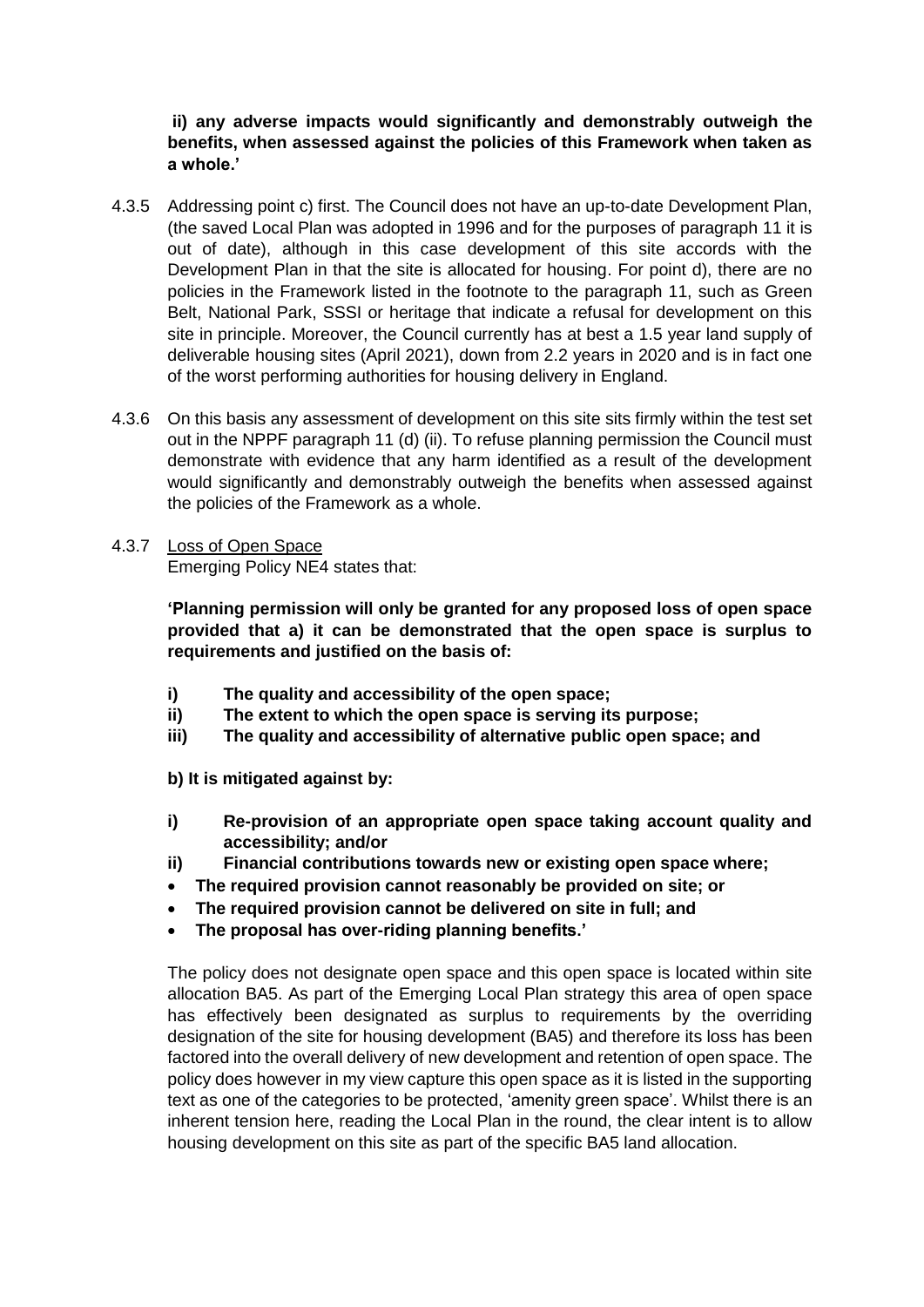- 4.3.8 Weighing up these factors it is clear that the proposed development does not achieve full compliance with the strict criteria set out in emerging Local Plan Policy NE4 and the associated permanent loss of amenity green space associated with this development must weigh as identifiable harm in the wider planning balance.
- 4.3.9 Quantum of Development in relation to the Character and Living Conditions of the Area All matters are reserved except access. However, the indicative layout clearly shows how the proposed quantum of development could be laid out in an appropriate design and form in relation to the character of the surrounding area. This level of development can also in my view achieve satisfactory relationships with surrounding houses and achieve reasonable living conditions for proposed occupiers.

#### 4.3.10 Car Parking and Traffic

Again this issue cannot be considered in detail, as car parking and internal layout are not matters to be considered at this time. The indicative housing number for this site identified within the emerging Local Plan Policy BA5 designation is for 25 dwellings so by proposing up to 24 the quantum is slightly below what was envisaged at the land allocation stage of plan preparation. Moreover, as there are no objections to the proposed access and overall quantum of development from Hertfordshire County Council (Highways) and given that detailed car parking and internal road layout are reserved for future consideration I am of the view that there can be no sustainable objection to this development based on potential impact on the surrounding highway network from vehicular activity associated with this development proposal.

#### 4.3.11 Surface Water Drainage, Biodiversity Net Gain and other Technical Matters

The main reason for delay in the determination of this planning application has been continued objections to the scheme from HCC (Lead Local Flood Authority) (LLFA). The applicant submitted the latest version of their Flood Risk Assessment on 13 October 2021 and the LLFA have been reconsulted. At the time of writing no further comments have been received. However, all local planning authorities in Hertfordshire have been advised that the LLFA is critically under-staffed and currently unable to fulfil it's obligations as a statutory consultee on planning applications of greater than 10 dwellings and other 'major' developments in anything like a timely manner. Whilst it is unsatisfactory to leave technical matters unresolved at the time of reporting to Committee it is in my view becoming increasingly untenable to allow this situation to continue to delay the determination of planning applications for housing. On that basis and whilst any update from the LLFA will be reported at the Committee if Members are minded to grant outline planning permission for this development in that they conclude all other matters are acceptable, that the Committee allow a permission to be granted immediately following a final no objection from the LLFA in the future so as not to wait for a future Committee date to resolve the matter. If the LLFA continue to object and the technical specification of the SUDs cannot be resolved the planning application would be reported back to a future meeting of the Planning Control Committee to seek an alternative recommendation.

4.3.12 The HE requirement is now for a biodiversity net gain S106 contribution to offset the loss of biodiversity on site and this has been agreed with the Council's Parks and Countryside Manager as a payment of £5,000 towards improved grassland across the wider Clothall Common estate. The hierarchy of optimum biodiversity benefits associated with new development means that it is preferrable to deliver biodiversity net gain on site as part of the development scheme through new planting and orchard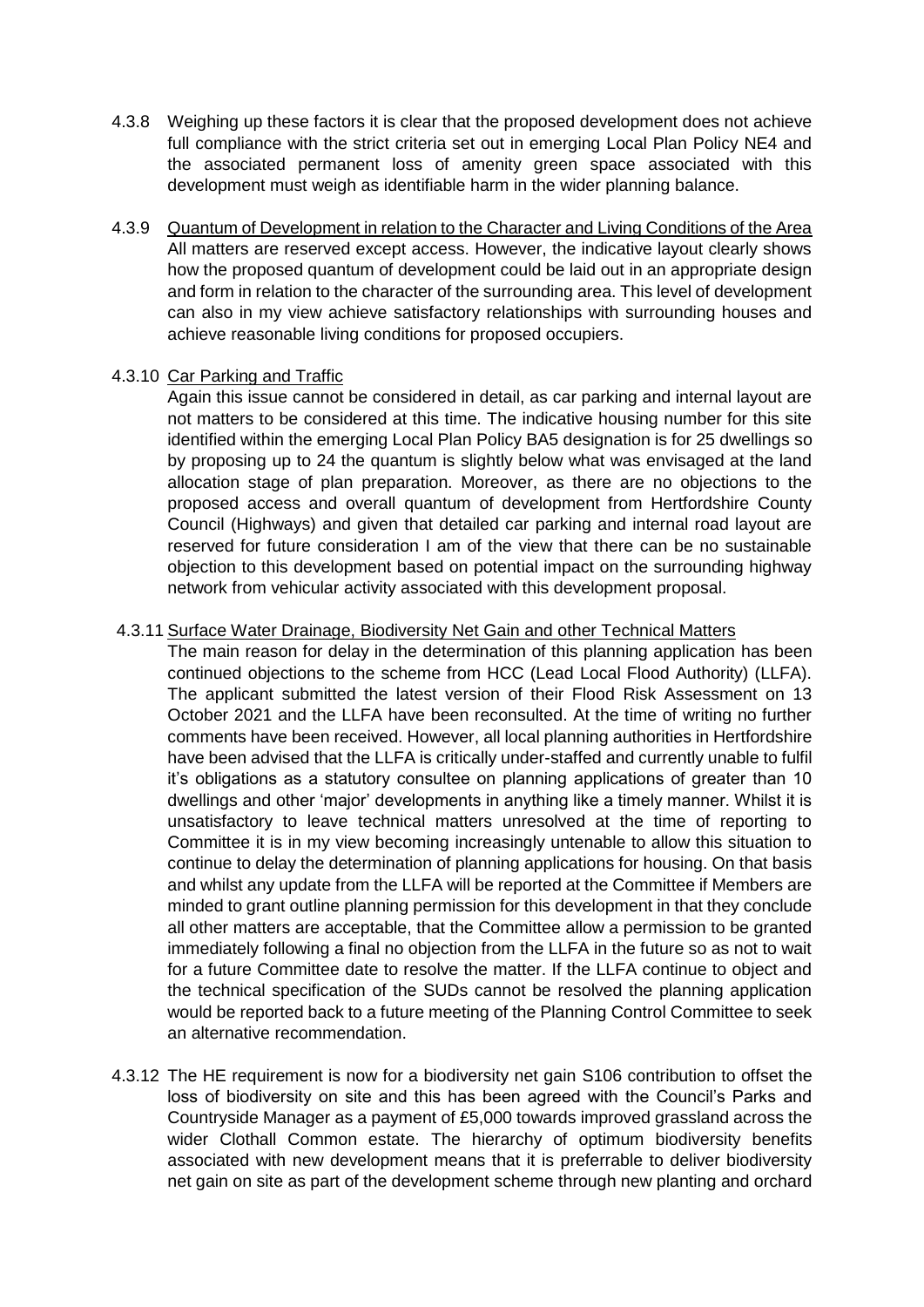provision for example. In the absence of new such on site provision as part of this proposal, with the support of the Wildlife Trust and HE who recommend an offsite payment instead, the development proposal and its compensatory offer would ensure that the overall scheme provides the necessary and in this stage in advance of the enactment of the Environment Bill, non-statutory, biodiversity net gain.

4.3.13 As Members will note from the above list, all other technical consultees, contaminated land, air quality, noise and archaeology all raise no objection to the development proposal subject to suitably worded conditions for their respective specialisms.

#### 4.3.14 Conclusions on Merits of the scheme and Planning Balance

From the above discussion there would be some harm that would be caused by this development that must be weighed in the planning balance. The most significant harm in my view would be the associated loss of an area of informal public open space. Whilst the scheme does offer compensation in the form of payments for off-site play space enhancements, the scheme does not in my view achieve full compliance with the criteria of emerging Local Plan Policy NE4.

- 4.3.15 The identified harm must be weighed in the planning balance against the benefits of the scheme, which are manifest when the Council can only demonstrate an at best 1.5 year land supply of deliverable housing land, the fourth worst performing local authority in terms of housing delivery. The scheme can provide a wide range of market and affordable housing within an accessible and sustainable location. The additional housing would provide economic benefits in the form of local employment in the construction industry and additional customers for local businesses and services. As Members will note from recent appeal decisions the benefits of delivering new homes weigh very heavily in the mind of appeal Inspectors in reaching decision on housing appeals.
- 4.3.16 In the clear absence of a five-year land supply and an out-of-date Local Plan, paragraph 11 of the NPPF requires a tilted balance whereby any harm caused by development must significantly and demonstrably outweigh the benefits (in this case of delivering new homes). In my view, under any reasonably objective assessment I do not consider that the harm that is clear but limited in its impact on the locality can be considered to significantly and demonstrably outweigh the benefits of delivering new homes on this site. On that basis, applying the tilted balance, I support this scheme and recommend that planning permission be granted.

#### 4.3.17 S106 Matters

Preparation of the S106 Obligation required in connection with this planning application is at an advanced stage of and in accordance with the new Planning Obligations SPD (approved for adoption subject to adoption of the Local Plan) which seeks to avoid a scenario whereby the Planning Control Committee resolve to grant planning permission subject to a long lead in time for the completion of the necessary S106 Obligation thereafter, this planning application is ready to be determined by the Planning Control Committee. The terms of the currently agreed version of the S106 Obligation are set out below: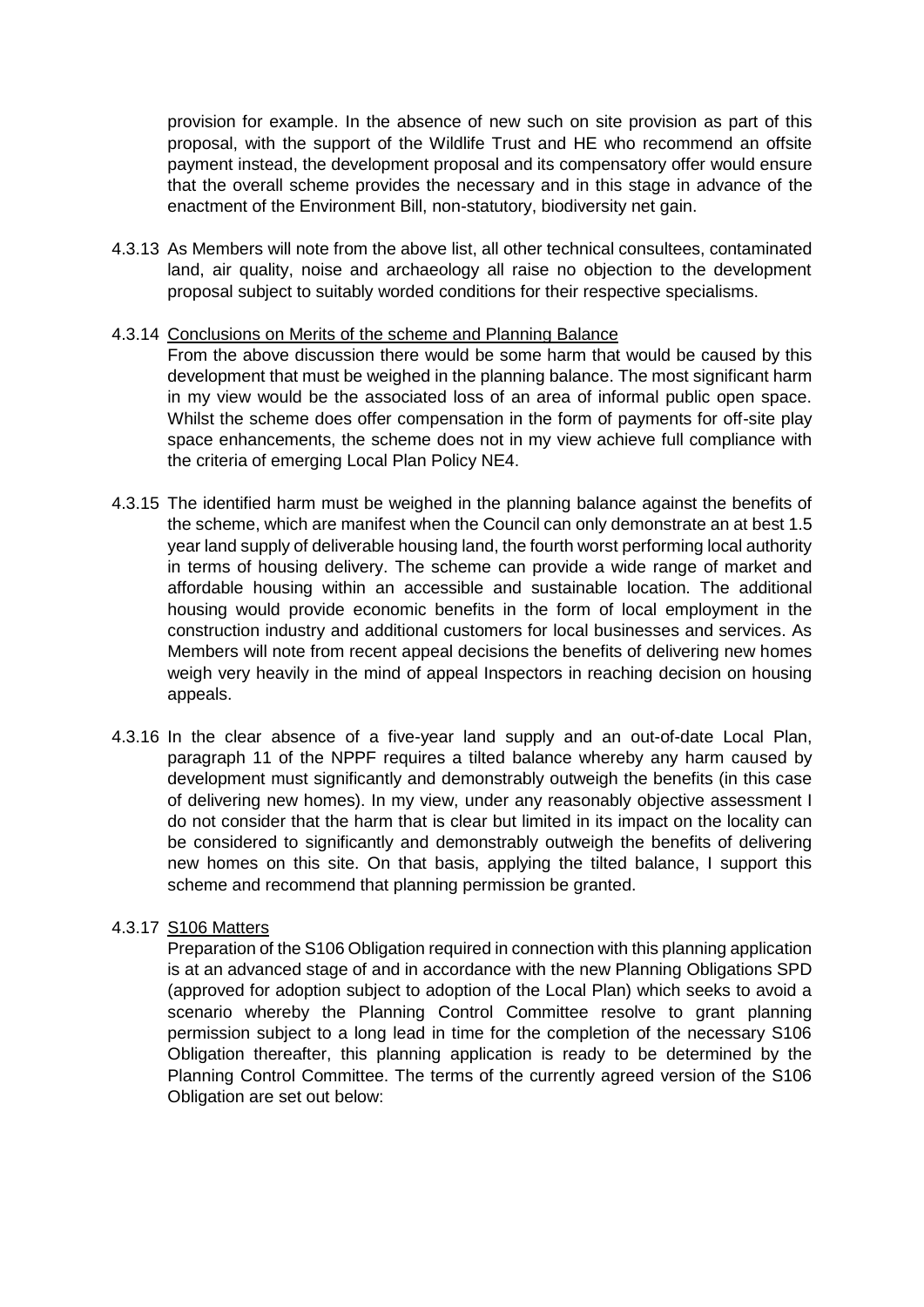| <b>Element</b>                                                                           | <b>Details</b>                                                                                                                                                                                                                                                       | <b>Justification</b>                                                                                                                                  |
|------------------------------------------------------------------------------------------|----------------------------------------------------------------------------------------------------------------------------------------------------------------------------------------------------------------------------------------------------------------------|-------------------------------------------------------------------------------------------------------------------------------------------------------|
| Affordable<br>Housing                                                                    | 2 x 1 bedroom flats; 3 x 2 bedroom houses<br>and 1 x 3 bedroom house all as affordable<br>rented tenure. For shared ownership /<br>intermediate tenure would accept 1 x 2<br>bedroom house and 1 2 x 3 bedroom houses<br>(subject to proportional adjustments if the | <b>Emerging Local</b><br>Plan Policy HS2<br>which requires<br>35% affordable<br>housing for<br>schemes of 24                                          |
|                                                                                          | quantum is less through reserved matters<br>approval)                                                                                                                                                                                                                | units                                                                                                                                                 |
| <b>HCC Primary</b><br>School<br>Contribution                                             | Table format based on end dwelling mix<br><b>PUBSEC</b><br>linked<br>175)<br>towards<br>(index<br>expansion Hartsfield Primary School                                                                                                                                | <b>HCC</b> toolkit and<br>revised guide                                                                                                               |
| <b>HCC</b><br>Secondary<br>School<br>contribution                                        | Table format based on end dwelling mix<br>linked<br>PUBSEC 175) towards<br>(index<br>expansion Knights Templar School                                                                                                                                                | <b>HCC</b> toolkit and<br>revised guide                                                                                                               |
| <b>HCC Youth</b><br><b>Services</b>                                                      | Table format based on end dwelling mix<br><b>PUBSEC</b><br>linked<br>175)<br>(index<br>towards<br>improvements to Hitchin Young People's<br>Centre                                                                                                                   | <b>HCC</b> toolkit and<br>revised guidance                                                                                                            |
| <b>HCC Library</b><br>Provision                                                          | Table format based on end dwelling mix<br>175)<br>linked<br><b>PUBSEC</b><br>towards<br>(index<br>improvements to Baldock Library                                                                                                                                    | <b>HCC</b> toolkit and<br>revised guidance                                                                                                            |
| <b>HCC Fire</b><br>Service                                                               | Fire Hydrant provision across the site                                                                                                                                                                                                                               | <b>HCC</b> toolkit and<br>revised guidance                                                                                                            |
| <b>HCC</b> off site<br>highway<br>improvements                                           | £32,000 (index linked PUBSEC 175) towards<br>DDA improvements to local bus stops                                                                                                                                                                                     | Requirement of<br>HCC (Highways)                                                                                                                      |
| <b>Biodiversity</b><br>Net gain<br>payment                                               | (index linked) towards off-site<br>£5,000<br>improvements to biodiversity of grassland in<br>the wider Clothall Common area                                                                                                                                          | <b>Draft Environment</b><br><b>Bill not enacted</b><br>and HE guidance                                                                                |
| Play space<br>and open<br>space<br>combined<br>contribution<br>(NHDC)                    | linked)<br>towards<br>(index<br>£25,000<br>improvements to play equipment at Bush<br>Springs Play Area                                                                                                                                                               | Saved Local Plan<br>Policy 51 and<br>Planning<br><b>Obligations SPD</b><br>(adopted 2006)<br>and emerging<br>Local Plan Policy<br>NE4                 |
| Waste<br>collection<br>Contribution<br>(NHDC)                                            | £71 per dwelling (index linked) towards<br>waste collection and recycling facilities for<br>each dwelling                                                                                                                                                            | Saved Local Plan<br>Policy 51 and<br>Planning<br><b>Obligations SPD</b><br>(adopted 2006)                                                             |
| On site<br>management<br>and<br>maintenance<br>arrangements<br>of SUDs and<br>open space | Applicant to submit to the Council an on-<br>maintenance<br>going<br>management<br>and<br>scheme for all public realm and SUDs<br>maintenance on site                                                                                                                | Saved Local Plan<br>Policy 51 and<br>Planning<br><b>Obligations SPD</b><br>(adopted 2006)<br>and Policies NE7<br>and NE8 of<br>emerging Local<br>Plan |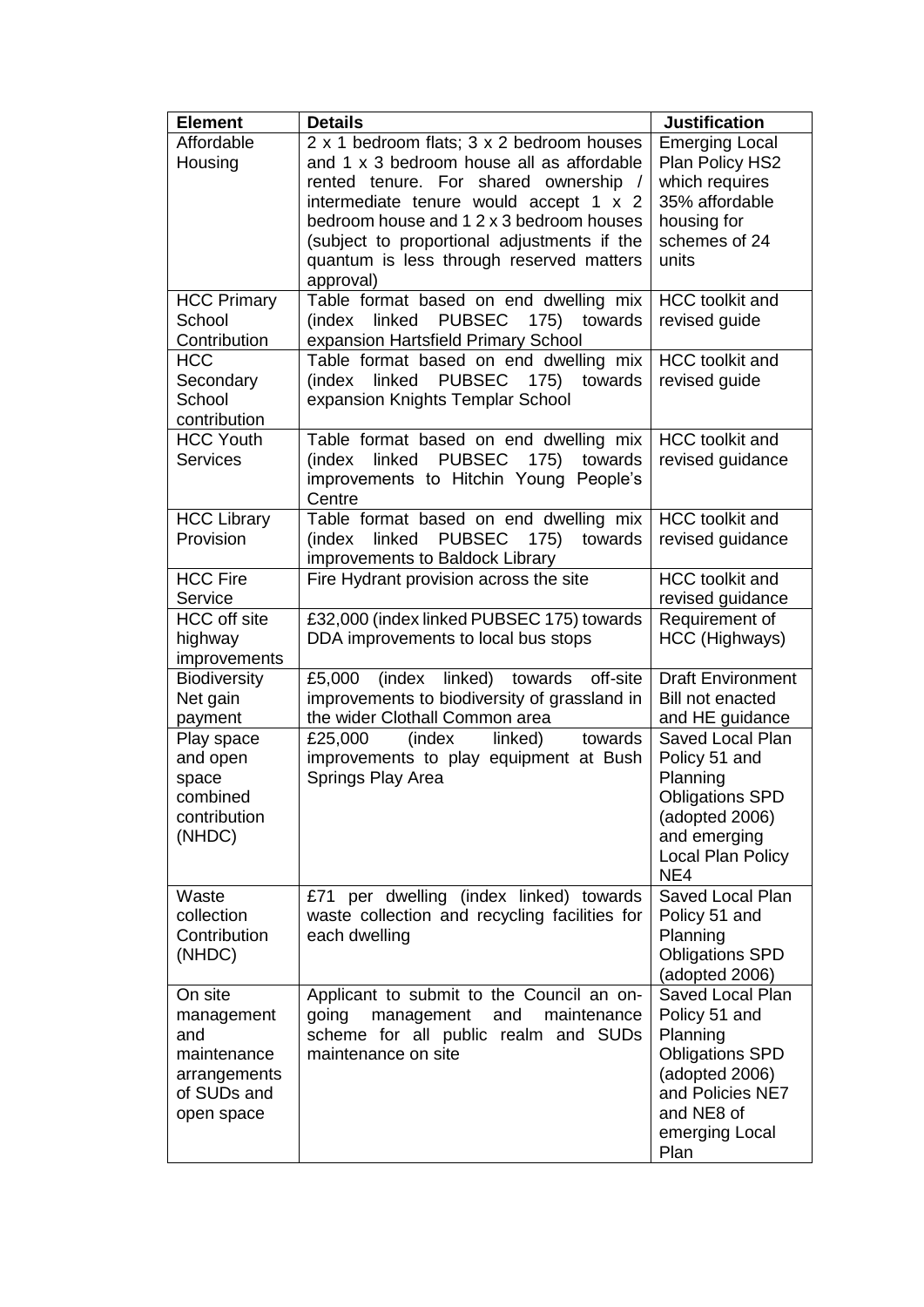## 4.3.18 Climate Change Mitigation

The scheme would create new soft landscaping opportunities and retain on site landscape features. The detailed elements of this can be secured by suitably worded planning conditions governing a landscape strategy for this site. An offsite biodiversity net gain payment has also been secured. Other sustainable development objectives could be secured by conditions (such as EV charging points) were Members minded to grant outline planning permission for this development. This is in accordance with Section 14 of the NPPF 2021.

4.3.19 In terms of building construction, design and occupation the scheme includes the following features: Lifetime homes standard, use of water butts and energy efficient heating.

## 4.3.20 Conclusions

The absence of a five-year land supply of deliverable housing sites underscores the benefits of delivering new homes on this site, both 15 market and 9 affordable homes in a sustainable location, within a proposed land allocation for housing in the emerging Local Plan. The identified harm that would be caused by the scheme would be the loss of informal open space. However, in my opinion, and subject to the completion of a necessary S106 Obligation to secure the affordable housing, on site open space and SUDs maintenance and all necessary financial contributions I recommend that planning permission be granted for this development as is set out below.

# 4.3.21 Alternative Options Considered

See discussion of case merits above.

#### 5.0 **Legal Implications**

5.1 In making decisions on applications submitted under the Town and Country Planning legislation, the Council is required to have regard to the provisions of the development plan and to any other material considerations. The decision must be in accordance with the plan unless the material considerations indicate otherwise. Where the decision is to refuse or restrictive conditions are attached, the applicant has a right of appeal against the decision.

#### 6.0 **Recommendation**

- 6.1 That outline planning permission be **GRANTED** subject to the following conditions and subject to the completion of the necessary S106 agreement:
- 6.2 That the applicant agrees all necessary extensions to the statutory determination period to enable the completion of the S106 agreement. In the event that agreement is not secured to extend the statutory determination that the Members allow the Development and Conservation Manager to refuse planning permission based on absence of the requisite legal agreement

#### 6.3 Recommended Conditions, Reasons and Informatives

Conditions and Reasons: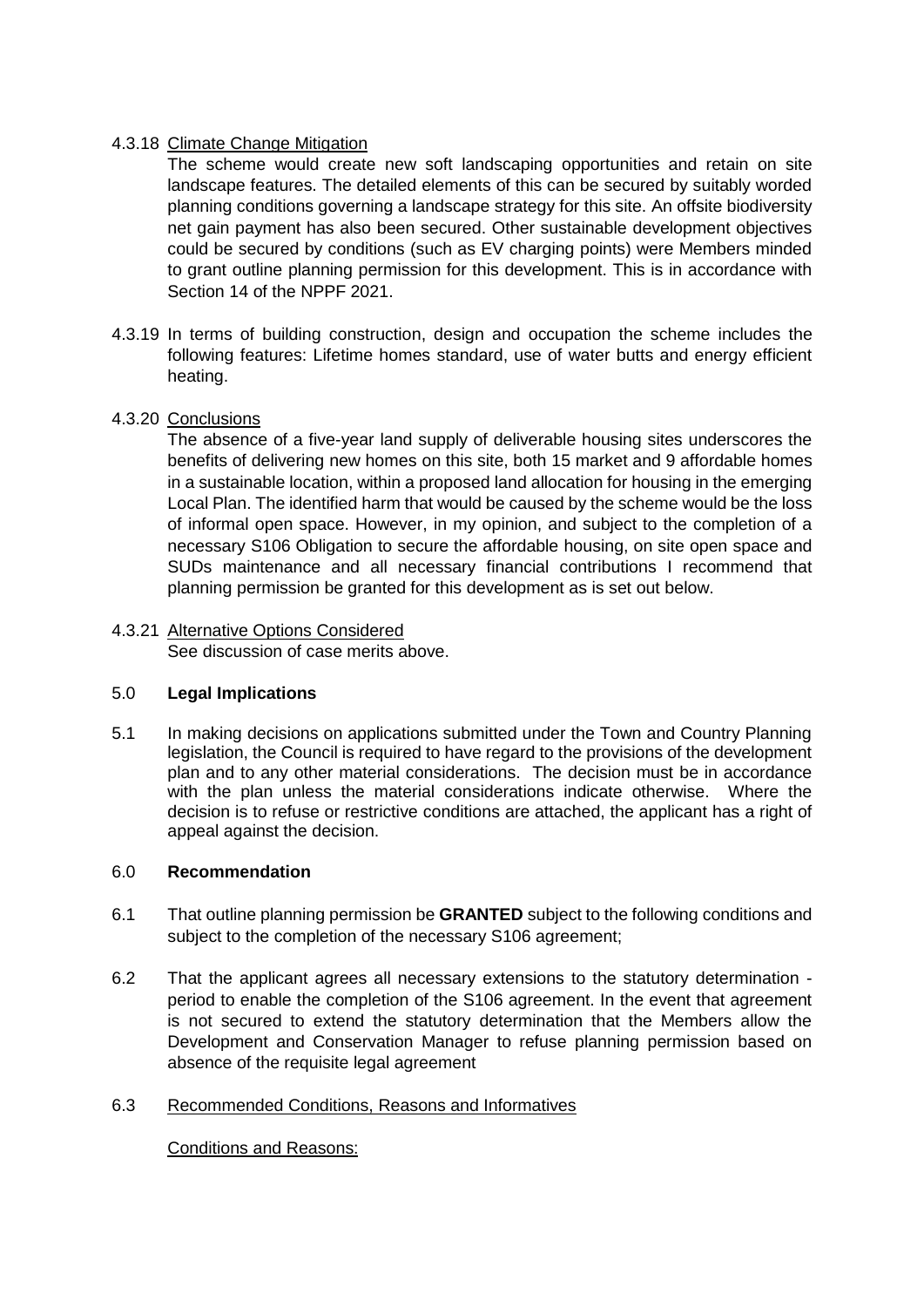1. Application for approval of the reserved matters shall be made to the Local Planning Authority before the expiration of 3 years from the date of this permission, and the development hereby permitted shall be begun before the expiration of 2 years from the date of approval of the last of the reserved matters to be approved.

Reason: To comply with the provisions of Section 92 of the Town and Country Planning Act 1990 as amended by Section 51 of the Planning and Compulsory Purchase Act 2004.

2. Before the development hereby permitted is commenced, approval of the details of the appearance, landscape, layout and scale of the development, the means of access thereto and the landscaping of the site (hereinafter called "the reserved matters") shall be obtained in writing from the Local Planning Authority.

Reason: To comply with the provisions of Article 3 of the Town and Country Planning (General Development Procedure) Order 1995 as amended.

3. The development hereby permitted shall be carried out wholly in accordance with the details specified in the application and supporting, approved documents and plans, together with the reserved matters approved by the Local Planning Authority, or with minor modifications of those details or reserved matters which previously have been agreed in writing by the Local Planning Authority as being not materially different from those initially approved.

Reason: To ensure the development is carried out in accordance with details which form the basis of this grant of permission or subsequent approval of reserved matters.

4. The landscape details to be submitted as reserved matters shall include the following :

a) which, if any, of the existing vegetation is to be removed and which is to be retained

b) what new trees, shrubs, hedges and grassed areas are to be planted, together with the species proposed and the size and density of planting

c) the location and type of any new walls, fences or other means of enclosure and any hardscaping proposed, including all roads footpaths and other hard surfaced areas

d) details of any earthworks proposed

Reason: To ensure the submitted details are sufficiently comprehensive to enable proper consideration to be given to the appearance of the completed development.

5. The approved details of landscaping shall be carried out before the end of the first planting season following either the first occupation of any of the buildings or the completion of the development, whichever is the sooner; and any trees or plants which, within a period of 5 years from the completion of the development, die, are removed or become seriously damaged or diseased, shall be replaced during the next planting season with others of similar size and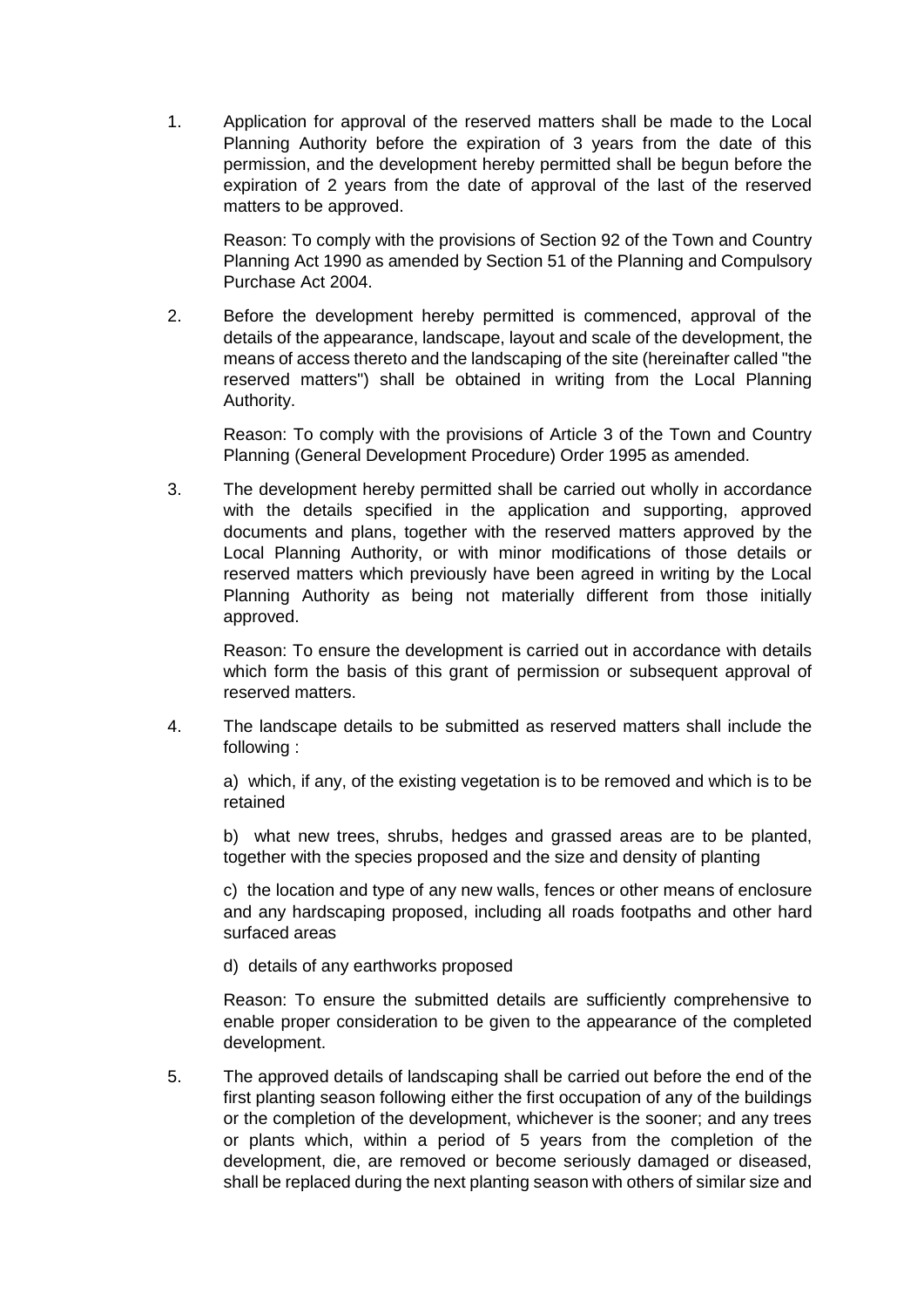species, unless the Local Planning Authority agrees in writing to vary or dispense with this requirement.

Reason: To safeguard and enhance the appearance of the completed development and the visual amenity of the locality.

6. All approved hard landscaping approved under condition 4 shall be completed in accordance with the approved details or particulars on site prior to the first occupation of the development hereby permitted.

Reason: To ensure the correct phasing of development in the interests of amenity for future occupiers of the development.

7. Before the commencement of any other works on the site, trees to be retained shall be protected by the erection of temporary chestnut paling or chain link fencing of a minimum height of 1.2 metres on a scaffolding framework, located at the appropriate minimum distance from the tree trunk in accordance with Section 4.6 of BS5837:2012 'Trees in relation to design, demolition and construction - Recommendations, unless in any particular case the Local Planning Authority agrees to dispense with this requirement. The fencing shall be maintained intact for the duration of all engineering and building works. No building materials shall be stacked or mixed within 10 metres of the tree. No fires shall be lit where flames could extend to within 5 metres of the foliage, and no notices shall be attached to trees.

Reason: To prevent damage to or destruction of trees to be retained on the site in the interests of the appearance of the completed development and the visual amenity of the locality.

8. Prior to the occupation of the development (save for the access road into the development) hereby permitted the main vehicular access shall be provided 5.5 metres wide and thereafter retained in the position shown on approved plan no. PL03 revision B. Arrangements shall be made for surface water drainage to be intercepted separately so that it does not discharge from or onto the public highway.

Reason: To ensure satisfactory access into the site and avoid carriage of extraneous material or surface water from or onto the highway.

9. The gradient of the vehicular access shall not exceed 1:20 for the first 12 metres into the site as measured from the near edge channel of the adjacent highway.

Reason: To ensure the construction of a satisfactory access in the interest of highway safety and amenity and in accordance with Policy 5 of Hertfordshire's Local Transport Plan.

10. Before the access is first bought into use, vehicle to vehicle visibility splays of 2.4m by 43m shall be provided in both directions and permanently maintained, within which there shall be no obstruction to visibility of between 0.6 and 2.0m above footway level. These measurements shall be taken from the intersection of the centre line of the permitted access with the edge of the carriageway of the highway respectively into the application site and from the intersection point along the edge of the carriageway.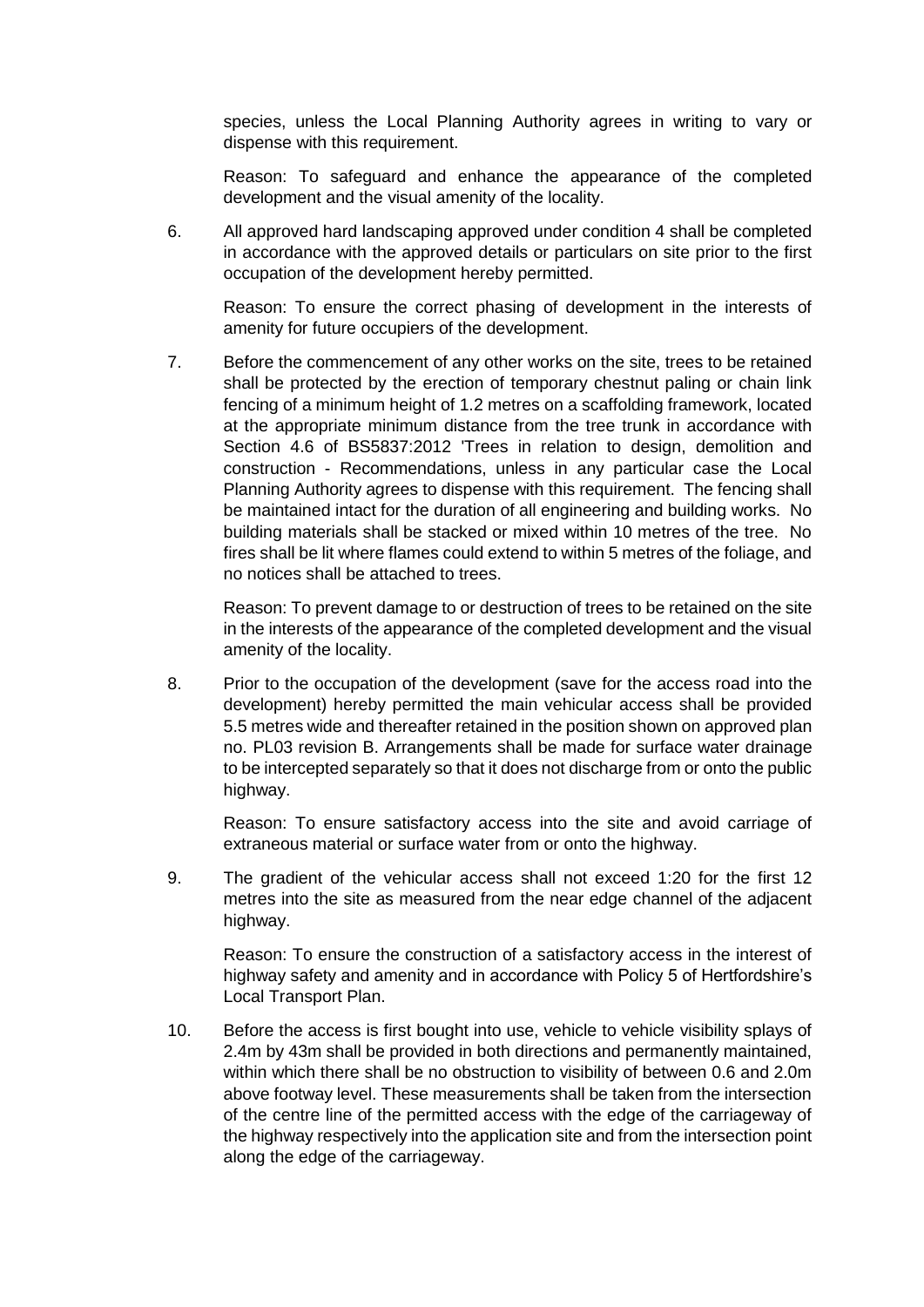Reason: To provide adequate visibility for drivers entering and leaving the site and to ensure the construction of a satisfactory access in the interest of highway safety and amenity and in accordance with Policy 5 of Hertfordshire's Local Transport Plan.

11. The construction of the development shall not commence until details of construction vehicle movements (routing, amount, types) and traffic management measures are submitted to and approved by the Highway Authority.

Reason: To ensure the impact of construction vehicles on the local road network is minimised.

- 12. No development shall commence until a Construction Traffic Management Plan has been submitted to and approved in writing by the Local Planning Authority. Thereafter construction of the development shall only be carried out in accordance with approved plan. The Plan shall include the following details:
	- a) construction vehicle numbers, type and routing;
	- b) Access arrangements to the site;

c) Construction traffic management requirements;

d) Construction and storage compounds (including areas designated for parking, loading / unloading and turning areas)

e) Siting and details of wheel washing facilities;

f) timing and delivery arrangements for construction vehicles;

g) Cleaning of site entrances, site tracks and adjacent public highway;

h) Provision of sufficient on-site contractor and construction vehicle parking;

i) Post construction restoration/reinstatement of the working areas and temporary access to the public highway;

j) Where works cannot be contained wholly within the site a plan shall be submitted showing the site layout on the highway including extent of hoarding, pedestrian routes and remaining road width for vehicle movements;

k) dust and waste minimisation plans and hours of operation and deliveries to and from site.

Reason: In order to protect highway safety and the amenity of other users of the public highway and rights of way in accordance with Policies 5, 12, 17 and 22 of Hertfordshire's Local Transport Plan.

13. Prior to the commencement of the development hereby permitted a landscape and biodiversity management and maintenance plan shall be submitted to the Local Planning Authority and approved in writing together with an additional reptile survey. The plan and associated maintenance arrangements shall be carried out in complete accordance with approved details or particulars unless otherwise agreed in writing by the Local Planning Authority.

Reason: To ensure that on-site landscaping and associated biodiversity is retained and maintained in the long term interests of the ecology of the site.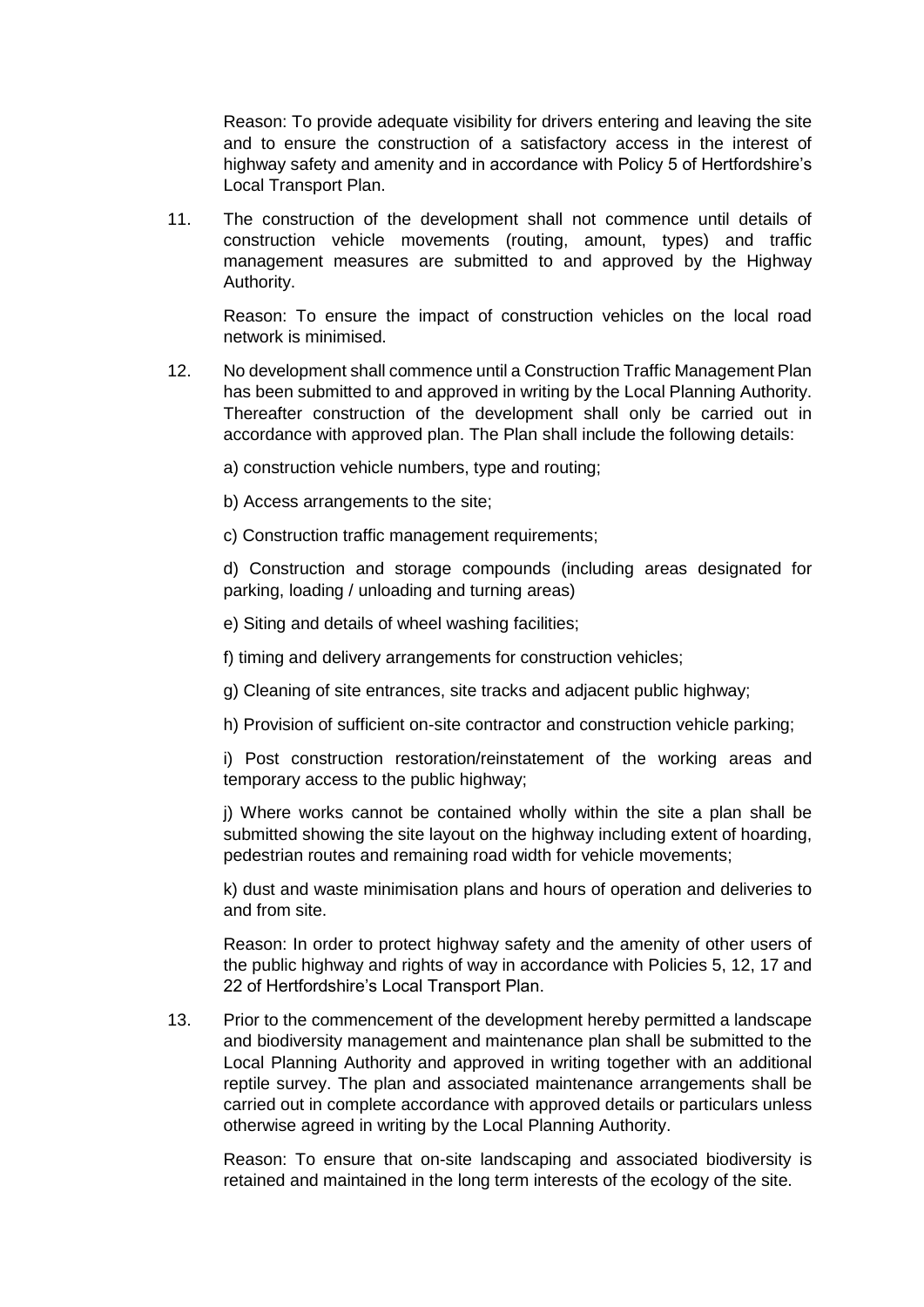14. A) No development shall take place until an archaeological Written Scheme of Investigation has been submitted to and approved in writing by the Local Planning Authority. The scheme shall include an assessment of archaeological significance and research questions; and:

1. The programme and methodology of site investigation and recording;

2. The programme and methodology of site investigation and recording as required by the evaluation results;

3. The programme for post investigation assessment;

4. Provision to be made for analysis of site investigation and recording;

5. Provision to be made for publication and dissemination of analysis and records of the site investigation;

6. Nomination of a competent person or persons/organisation to undertake the works set out in the Written Scheme of Investigation.

B) The development shall be carried out in accordance with the programme of archaeological works set out in the Written Scheme of Investigation approved under condition (A).

C) The development shall not be occupied until the site investigation and post investigation assessment has been completed in accordance with the Written Scheme of investigation approved under condition (A) and the provision made for analysis and publication where appropriate.

Reason: To ensure that the appropriate site investigation relating to potential archaeological remains are investigated on this site prior to the implementation of the planning permission.

15. Any evidence of contamination, encountered during the development of this site, shall be brought to the attention of the Local Planning Authority as soon as practically possible and development shall cease; a scheme to render the contamination harmless shall be submitted to and approved in writing by the Local Planning Authority, and subsequently fully implemented prior to the occupation of the development.

Reason: To ensure that any contamination affecting this site is dealt with in a manner that safeguards human health, the built and natural environment and controlled waters.

16. Prior to first occupation, each of the 24 proposed new dwellings shall have installed an Electric Vehicle (EV) ready domestic charging point.

Reason: To contribute to the objective of providing a sustainable transport network and to provide the necessary infrastructure to help off-set the adverse impact of the operational phase of the development on local air quality.

17. Any condition(s) recommended by the LLFA now that they have agreed no objections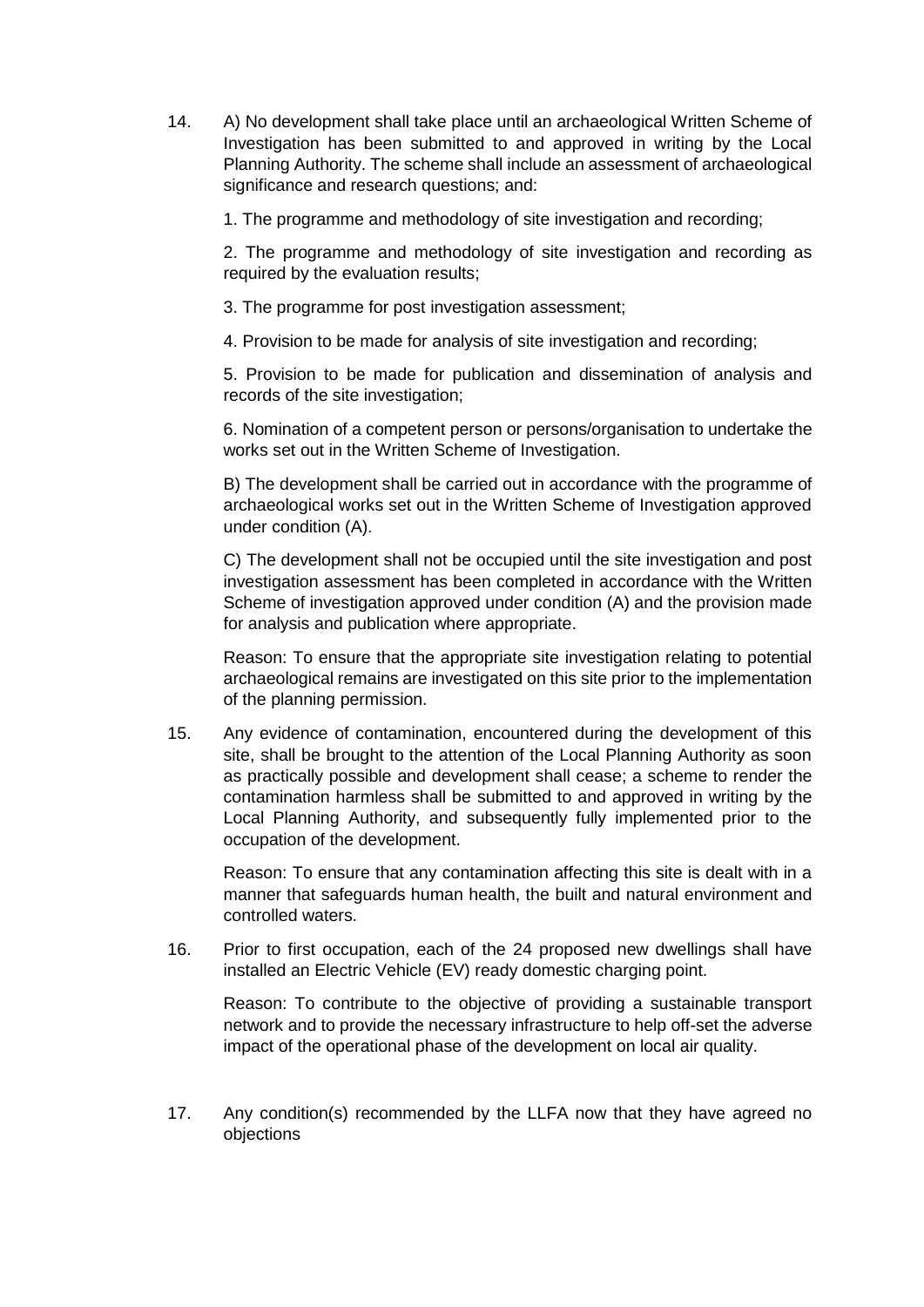#### Proactive Statement

Planning permission has been granted for this proposal. The Council acted proactively through positive engagement with the applicant during the determination process which led to improvements to the scheme. The Council has therefore acted proactively in line with the requirements of the Framework (paragraph 38) and in accordance with the Town and Country Planning (Development Management Procedure) (England) Order 2015.

#### **Informatives**

- 1. Storage of materials: The applicant is advised that the storage of materials associated with the construction of this development should be provided within the site on land which is not public highway, and the use of such areas must not interfere with the public highway. If this is not possible, authorisation should be sought from the Highway Authority before construction works commence. Further information is available via the website [https://www.hertfordshire.gov.uk/services/highways-roads-and](https://www.hertfordshire.gov.uk/services/highways-roads-and-pavements/highways-roads-and-pavements.aspx)[pavements/highways-roads-and-pavements.aspx](https://www.hertfordshire.gov.uk/services/highways-roads-and-pavements/highways-roads-and-pavements.aspx) or by telephoning 0300 1234047.
- 2. Obstruction of public highway land: It is an offence under section 137 of the Highways Act 1980 for any person, without lawful authority or excuse, in any way to wilfully obstruct the free passage along a highway or public right of way. If this development is likely to result in the public highway or public right of way network becoming routinely blocked (fully or partly) the applicant must contact the Highway Authority to obtain their permission and requirements before construction works commence. Further information is available via the website [https://www.hertfordshire.gov.uk/services/highways-roads-and](https://www.hertfordshire.gov.uk/services/highways-roads-and-pavements/highways-roads-and-pavements.aspx%20telephoning%200300%201234047)[pavements/highways-roads-and-pavements.aspx telephoning 0300 1234047.](https://www.hertfordshire.gov.uk/services/highways-roads-and-pavements/highways-roads-and-pavements.aspx%20telephoning%200300%201234047)
- 3. Road Deposits: It is an offence under section 148 of the Highways Act 1980 to deposit mud or other debris on the public highway, and section 149 of the same Act gives the Highway Authority powers to remove such material at the expense of the party responsible. Therefore, best practical means shall be taken at all times to ensure that all vehicles leaving the site during construction of the development are in a condition such as not to emit dust or deposit mud, slurry or other debris on the highway. Further information is available via the website [https://www.hertfordshire.gov.uk/services/highways](https://www.hertfordshire.gov.uk/services/highways-roads-and-pavements/highways-roads-and-pavements.aspx)[roads-and-pavements/highways-roads-and-pavements.aspx](https://www.hertfordshire.gov.uk/services/highways-roads-and-pavements/highways-roads-and-pavements.aspx) or by telephoning 0300 1234047.
- 4. During the construction phase the guidance in BS5228-1: 2009 (code of practice for control and construction on open sites) should be adhered to. During the construction phase no activities should take pace outside the following hours: Monday to Friday 0800 to 1800 hours; Saturdays 0800 to 1300 and no work on Sundays or bank holidays.